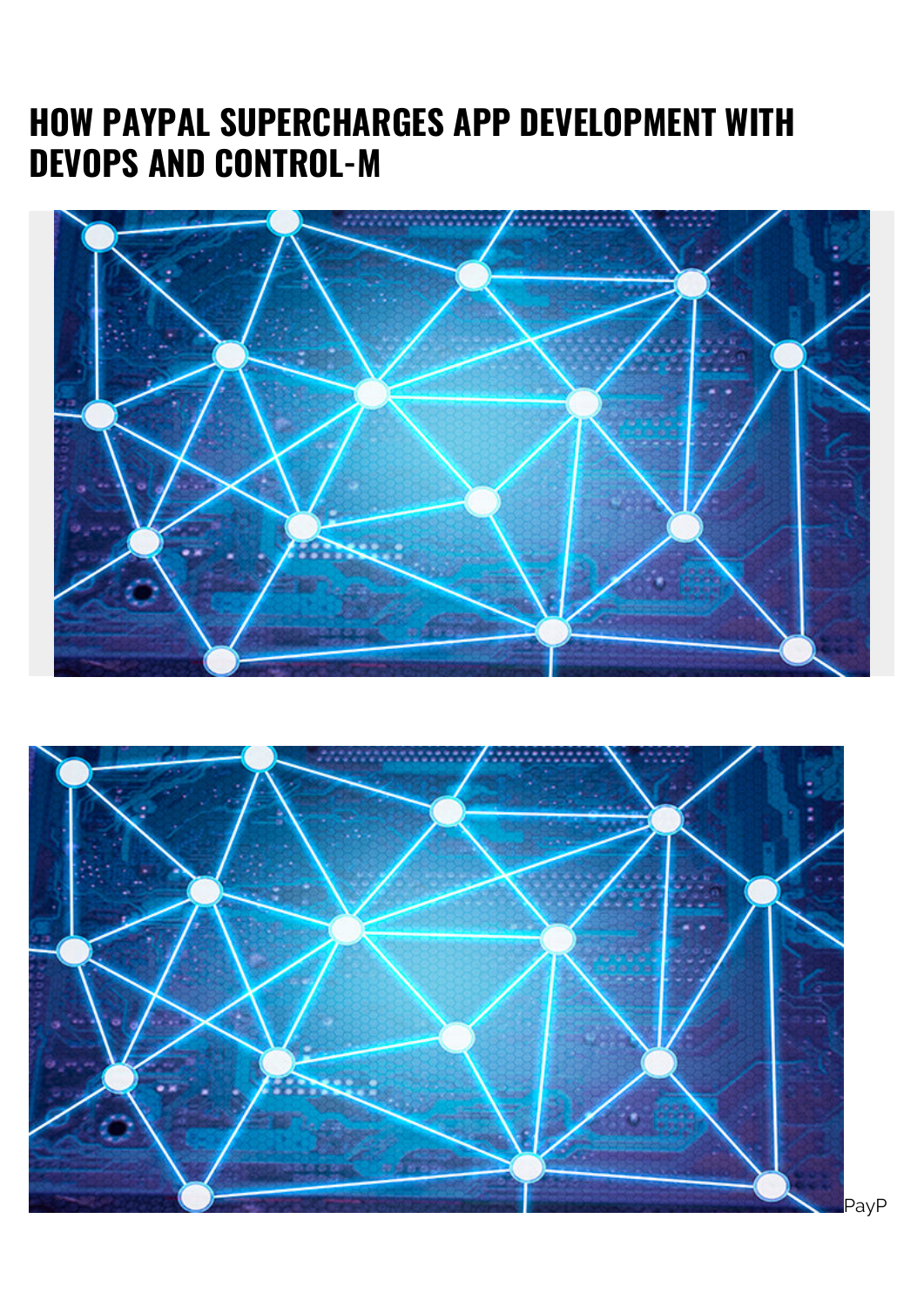al Highlights:

- \$13,500+ in payments processed each second
- 2,600+ applications
- 4,500+ developers
- 42,000 batch executions per day

With 210+ million active users (in the highly competitive global financial services market), PayPal must constantly find new and innovative ways to help their customers connect and transact. Yet, the highest levels of quality, security and compliance must be maintained. How do they do it? They've embraced [DevOps](https://blogs.bmc.com/blogs/devops-basics-introduction/) and created self-service culture that empowers developers to make better applications faster.

Last November, Rama Kolli, a product manager for PayPal [\(@PayPal\)](https://twitter.com/paypal) spoke to attendees at the 2017 DevOps Enterprise Summit in San Francisco [\(@DOES\\_USA](https://twitter.com/DOES_USA)) about how the company has dramatically sped up application development. PayPal's story is filled with valuable takeaways for any company facing the same challenges. Here's some of what I learned.

A few years ago, a PayPal developer's life was all about logging support tickets.

- If a developer needed an estimate for production capacity, they logged a ticket.
- If they needed certifications for a new app, they logged a ticket.
- If they needed a release window, they logged a ticket.

You see where I'm going. It took **days** to create a new application, **weeks** to deploy a test server, and **months** to move the app into production. Developers were drowning in tickets and struggling to keep up with the innovation the business required. The process was clearly broken.



So, PayPal joined the DevOps revolution and built a custom self-service platform designed to give developers full control over every phase of the [Software Development Lifecycle \(SDLC\)](https://blogs.bmc.com/blogs/sdlc-software-development-lifecycle/) while still adhering to corporate standards. This approach completely shifts the developer's day to day activities from the chaos of support tickets to a one-stop shop for all their requests.

One area of this self-service lifecycle that I am going to focus on is scheduling.

|                                                                                                  | <b>China</b>                                                                        |                                                                                                                            |                         | With State L. (All State Co., Minister Co.) |  |
|--------------------------------------------------------------------------------------------------|-------------------------------------------------------------------------------------|----------------------------------------------------------------------------------------------------------------------------|-------------------------|---------------------------------------------|--|
| Belup back office processing<br>worldows via sell cervice                                        | Batch Scheduling                                                                    |                                                                                                                            |                         |                                             |  |
| Supports a rich interface to author.<br>workflows, in speaked to other<br><b>SDLC activities</b> |                                                                                     | Worldow Details                                                                                                            |                         |                                             |  |
| Uses business critical onlarprise<br>extenduler via API accuus powered<br>by BMC Control-M       | <b>School Service</b><br><b>Wildell</b><br><b>Suite Countries</b><br><b>SALESNA</b> | <b>ALL</b>                                                                                                                 | <b>Margaret Barrier</b> | <b>COMPANY</b> COMPANY<br><b>PIPE (PIPE</b> |  |
| Platform supports suitable:<br>deployment architecture &<br>provisioning activities              |                                                                                     | The decomposition and provided a 1997 FMR 2008 ARM AND MODELLA Constitution for the Constitution Constitution Constitution |                         |                                             |  |

PayPal leverages BMC's Digital Business Automation Platform, [Control-M,](https://blogs.bmc.com/it-solutions/control-m.html) to enable developers to orchestrate their batch workflows. Developers already have selfservice access to build their batch applications. It's been so successful, PayPal is building a self-service experience for scheduling batch jobs using [Control-M](https://blogs.bmc.com/documents/datasheets/control-m-automation-api.html) [Automation API](https://blogs.bmc.com/documents/datasheets/control-m-automation-api.html).

Because batch applications are integrated between Control-M and their self-service platform, agents are provisioned along with the applications and get propagated to all the different